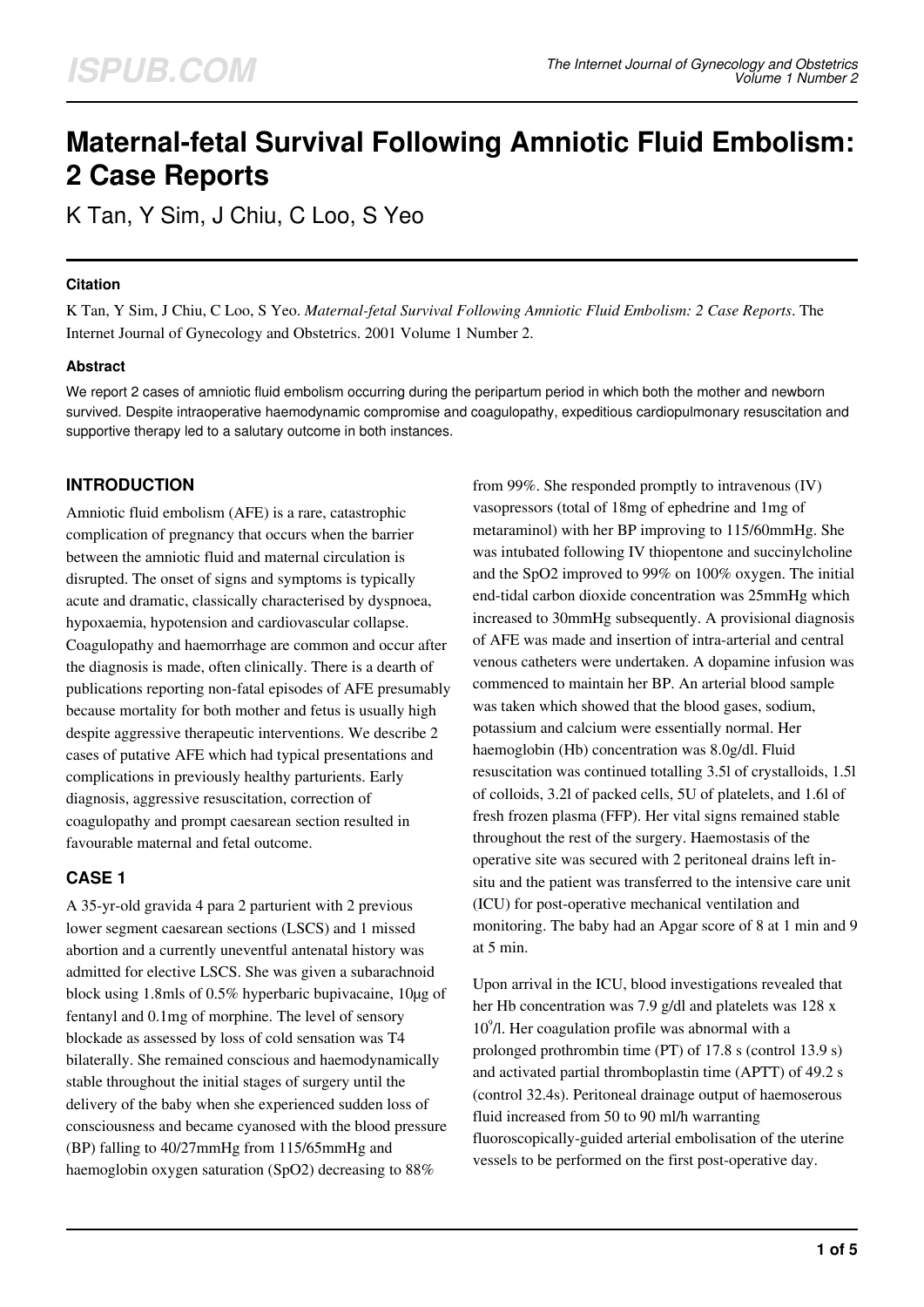Thereafter, the output from the drains was reduced significantly and the patient was extubated shortly after. The coagulopathy was treated with cryoprecipitate 10U and FFP 500mls 6 hourly, before normalizing on the second postoperative day. Disseminated intravascular coagulopathy was evident with d-dimer levels >2 µg/ml and soluble fibrinogen monomers in the blood. In addition, the anaemia was corrected with a total of 3l of packed cells. The patient's stay in the ICU remained uneventful till her discharge on the fourth post-operative day. She left the hospital on the eleventh post-operative day with no neurologic sequelae. Her baby was deemed normal on subsequent follow-up at the outpatient clinic.

# **CASE 2**

A 34-yr-old gravida 3 para 2 lady at 40 wk gestation was admitted for spurious labour. She had been well antenatally with no significant past medical and obstetric history. Her previous pregnancies were uneventful and resulted in normal vaginal deliveries.

She underwent induction of labour with misoprostol because of post-dates with an unfavorable cervix at 1cm dilatation. Initially, she remained well with contractions of 1 every 2 min. The cardiotocogram (CTG) showed variable decelerations but with good recovery and variability. Four hours after induction, there was spontaneous rupture of the amniotic membrane emitting clear liquor. The CTG at this point showed a baseline fetal heart rate of 135 to 145 per min with late decelerations. Soon after, the patient suddenly became unconscious, tachypneic and had a thready pulse with unrecordable blood pressure. A provisional diagnosis of AFE was made and the patient was immediately sent to the operating room (OR) across the labour ward for a 'crash' LSCS.

On arrival in the OR, the patient was intubated after succinylcholine 100 mg IV while applying cricoid pressure and subsequently ventilated with 100% oxygen. The electrocardiogram (ECG) showed that there was electromechanical dissociation for which cardiopulmonary resuscitation (CPR) was instituted, whilst the emergency LSCS was being performed. The baby was delivered 5 min after maternal collapse in the delivery suite and 1 min after intubation. Adrenaline 1 mg IV was given to the mother after which she developed transient ventricular tachycardia but this resolved spontaneously. BP which was initially 96/30 mmHg stabilised at about 130/70 mmHg with a continuous IV infusion of dopamine at 3 ug/kg/min. The

right radial artery was cannulated for intra-arterial blood pressure monitoring and a central venous catheter was inserted in the right internal jugular vein. The initial central venous pressure was 20 mmHg which later settled to approximately 15 mmHg. Intraoperatively, the patient was clinically coagulopathic for which 1.5l of FFP and 10U of cryoprecipitate were transfused. Blood loss of about 1l was restituted with 800ml of packed cells. The patient was maintained on an  $FiO<sub>2</sub>$  of 1.0 and the SpO2 reading was 100% throughout surgery. Haemostasis was secured and the patient was kept intubated and transferred to the ICU for further management

Blood investigations done in the OR prior to transfusion of blood products revealed that the coagulation profile was abnormal, with a prolonged PT of >120 s (control 13.9 s) and the APTT of 180 s (control 32.4 s). She was also anaemic with a Hb concentration of 7.76 g/dl, a total white count of 18 x 109/l and platelet count of 250 x 109/l. The arterial blood gas revealed a pH of 7.249, PaO2 of 222 mmHg (FiO2=1), PaCO2 of 30.8mmHg, base excess of –12.9mmol/l and standard bicarbonate of 13.2 mmol/l. The fibrinogen concentration was 6.9 mol/l (normal range: 5.3 – 14.1 mol/l), d-dimer concentration >2 g/ml and there were soluble fibrin monomers in the blood.

Shortly after admission to the ICU, her coagulation profile had normalised with a PT of 14.8 s and APTT of 31 s. The Hb and platelet concentrations were 9.5 g/dl and 123 x 109/l respectively. She regained consciousness 2 hr later and recorded a Glasgow coma score of 15. She remained haemodynamically stable and maintained an urine output of ~1ml/kg/hr. Extubated was effected 15 hr after ICU admission and remained well till discharge from the hospital on the ninth post-operative day.

The baby was intubated 5 min after delivery and was transferred to the neonatal ICU. Umbilical cord blood showed that there was laboratory evidence of perinatal asphyxia (pH 7.193, PCO2 21.5 mmHg, base excess –18 mmol/l, and standard bicarbonate 8.1 mmol/l). The baby was discharged well after 13 days stay in hospital and subsequently had normal developmental milestones.

## **DISCUSSION**

Amniotic fluid embolism (AFE), also known as anaphylactoid syndrome of pregnancy, was first described by Meyer in 1926 but it was only brought to prominence in 1942 when Lushbaugh and Steiner reviewed the unexpected deaths of 8 patients and found material consistent with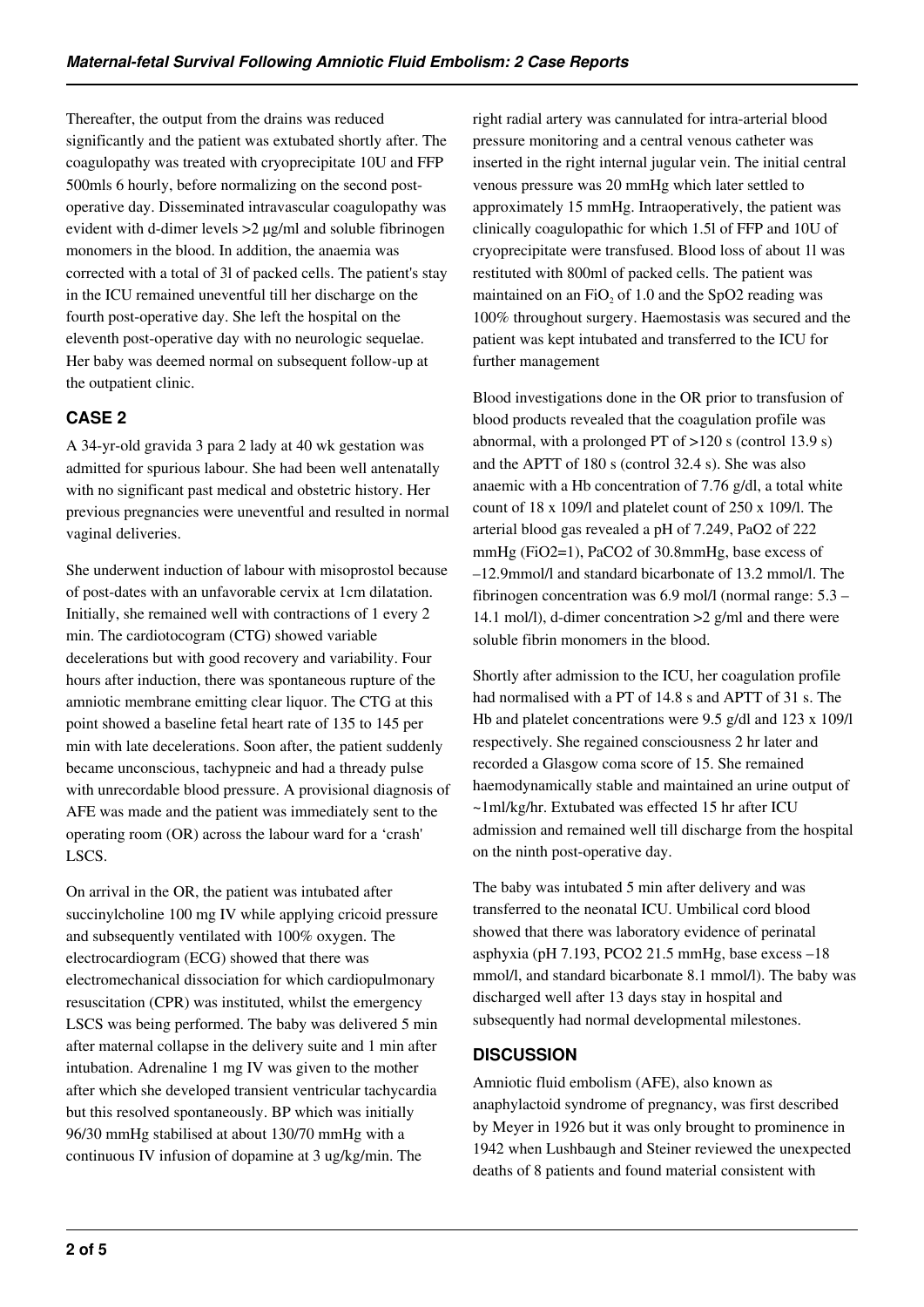amniotic fluid debris in the pulmonary vasculature  $\binom{1}{1}$ . The pathogenesis of AFE is still nebulous; historically, cardiovascular collapse was believed to result from mechanical obstruction of the pulmonary circulation by amniotic fluid debris. Currently, however, a combination of left ventricular dysfunction, acute lung injury and clotting factor activation has been invoked  $(_{2})$ .

The incidence of this syndrome ranges from 1 in 8000 to 1 in  $80000$  pregnancies  $\left($ <sub>3</sub>) and this variability can be attributed to the inaccuracies in reporting the cause of maternal death, differences in clinical presentation (the disease spectrum ranges from a subclinical entity to one which is rapidly fatal) and the difficulty in confirming the diagnosis in survivors, sans autopsies (4). A literature review by Morgan > 20 yr ago (3) elicited that 86% of cases are fatal, with 50% of maternal deaths occurring within 1 hr of symptom onset. A more recent report by Clark et al.  $\mathcal{L}_5$  cited a 61% maternal mortality rate (MMR), with 15% of the survivors remaining neurologically intact. In addition, the demise rate of fetuses in utero at the time of a symptomatic AFE event was 61% (5). However, Gilbert and Danielsen reported in their 1999 population-based series that the MMR is only  $26.4\%$  ( $_6$ ), which is significantly lower than previously reported. Analogous to our report, documentation of survival from AFE has appeared in the peer-reviewed literature very recently  $(2, 7, 8, 9)$ .

The classic presentation of AFE was described as sudden, profound and unexpected shock followed by cardiovascular collapse disproportionate to the amount of hemorrhage, and in most cases, death  $\binom{10}{10}$  The incidence was also thought to be higher in elderly multiparous patients who had rapid and intense labour (4). Although cardiovascular collapse was almost invariably present, the presenting signs and symptoms in Morgan's series were respiratory distress in 51%, hypotension in 27%, coagulopathy in 12% and seizures in 10% (3) Our subjects typically presented with hypotension and cardiovascular collapse respectively. Clark et al. noted that for prepartum occurrence of AFE, seizures and respiratory distress were present in ~30% of cases, whereas postpartum hemorrhage secondary to an isolated coagulopathy was the presenting feature in 54% of postpartum cases (5).

AFE can occur only when there is a breach in the barrier between the amniotic fluid and maternal circulation. The three most common routes of entry are the endocervical veins, the placental site and a traumatised uterine site  $\binom{1}{1}$ . There is unfortunately no routine or standardized diagnostic scheme to confirm AFE and hence it remains a diagnosis of exclusion. A review of the largest case-series to date concluded that the physiologic and haematologic sequelae of AFE resemble septic or anaphylactic shock rather than an embolic phenomenon  $_{12}$ ) and hence this obfuscates matters. The plethora of differential diagnoses include air or thrombotic pulmonary emboli, septic shock, acute myocardial infarction, cardiomyopathy, anaphylaxis, aspiration pneumonitis, placental abruption, eclampsia, uterine rupture, transfusion reaction and local anaesthetic toxicity  $\binom{13}{13}$ . There are no laboratory investigations which are pathognomonic of AFE but the following may support the diagnosis: complete blood count, coagulation profiles, arterial blood gases, serum tryptase, chest x-ray, ventilationperfusion lung scans, ECG and echocardiography (4). Masson et al. (13) also described a method based on blood obtained from the pulmonary microvasculature where components of amniotic fluid i.e., squamous cells and mucous strands can be identified. Other novel studies which involve testing maternal serum for TKH-2 antibodies  $_{14}$ ) and zinc coproporphyrin  $_{15}$ ) seem promising, though further studies are needed to elucidate their practical utility and reliability (4).

The management of AFE is essentially empirical and supportive, directed towards the maintenance of oxygenation, ventilation, circulatory support and correction of coagulopathy (4). If the fetus is sufficiently mature and undelivered at the time of maternal cardiac arrest, caesarean section should be instituted as soon as possible to facilitate maternal CPR and limit fetal morbidity and wastage  $\binom{16}{16, 17}$ .

Oxygenation should be maintained at normal levels to avoid irreversible neurological injury. Haemodynamic stability should be sustained with volume loading, vasopressors and/or inotropes. Coagulopathy should be treated with FFP and platelets and haemorrhage with packed red blood cells. Cryoprecipitate has been deemed useful in cases with hypofibrinogenaemia or adult respiratory distress syndrome  $_{18}$ ). Recently, the successful application of extracorporeal membrane oxygenation and intraaortic balloon counterpulsation (9), as well as cell-salvage combined with blood filtration  $_{19}$ ) has been documented. Other proposed modalities which allegedly have salutary effects on AFE outcome include serine protease inhibitors, cardiopulmonary bypass, nitric oxide, inhaled prostacyclin and high-dose corticosteroids (4).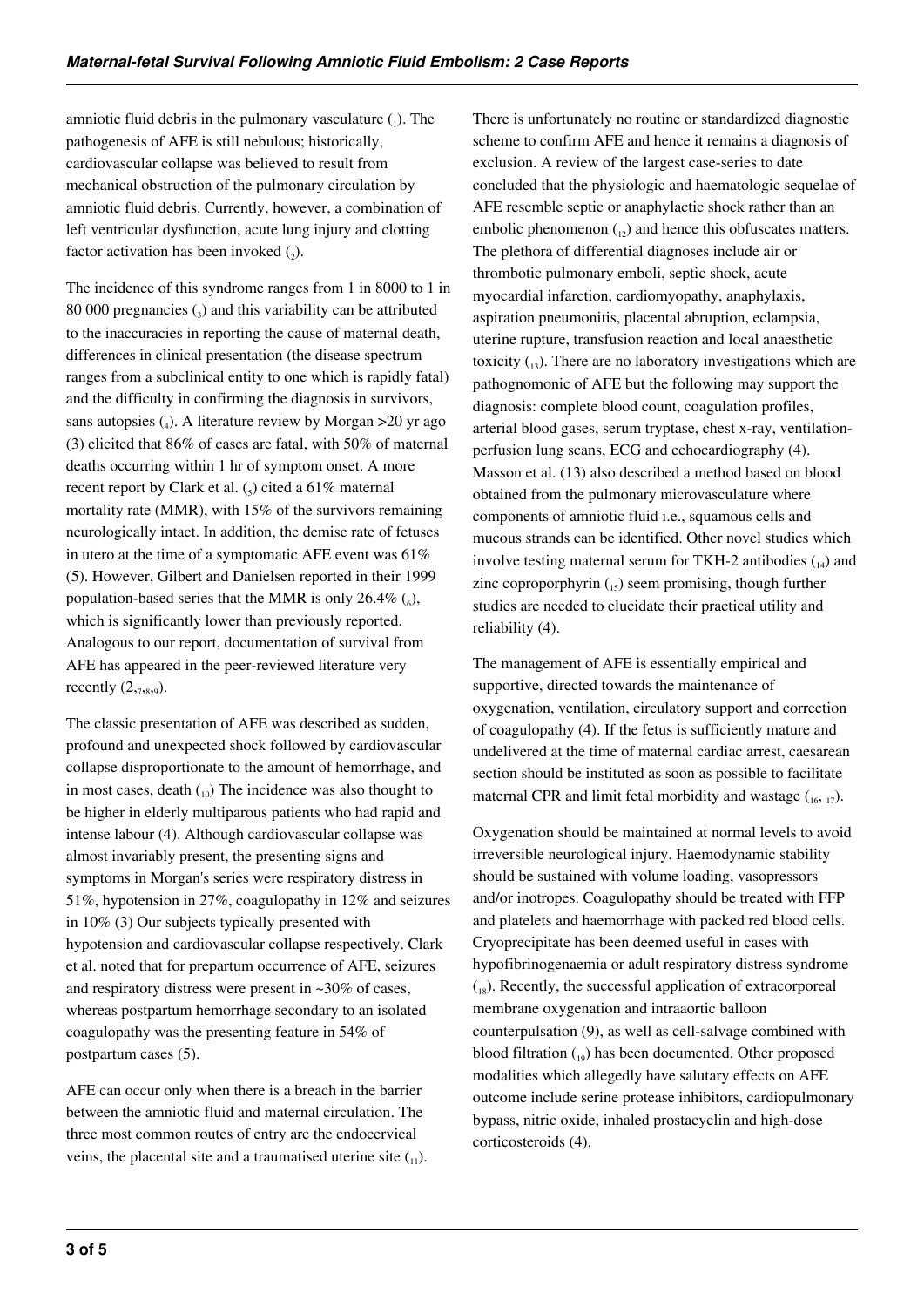## **CONCLUSION**

In summary, we described 2 parturients with no premorbid history who presented with typical signs and symptoms suggestive of AFE, i.e., sudden onset of hypoxia, cardiovascular collapse and coagulopathy during the immediate peripartum time frame. The salutary maternal and fetal outcomes that ensued are uncommon and underscore the importance of expeditious maternal resuscitation and prompt caesarean section following maternal collapse.

AFE continues to be one of the most feared and devastating complications of pregnancy. Despite recent documented evidence that attendant mortality rates may be on the wane (6), it yet remains an enigmatic, unpredictable, unpreventable and for the most part, untreatable disease with generally dismal clinical outcomes. It thus behoves obstetric care personnel to maintain a high index of suspicion for the disorder so as to facilitate early recognition and management.

## **CORRESPONDENCE TO**

Jen W. Chiu, MBBS, MMed, DEAA Department of Anaesthesia, KK Women's & Children's Hospital, 100 Bukit Timah Road, Singapore 229899 Tel: 65 3941081 Fax: 65 2912661 email: chiujw@kkh.com.sg

## **References**

1. Lushbaugh CC, Steiner PE. Additional observations on maternal pulmonary embolism by amniotic fluid. Am J Obstet Gynecol 1942;43:833-8

2. Fletcher SJ, Parr MJ. Amniotic fluid embolism: a case report and review. Resuscitation 2000;43:141-6

3. Morgan M. Amniotic fluid embolism. Anaesthesia 1979;34:20-32.

4. Davis S. Amniotic fluid embolus: A review of the

literature. Can J Anesth 2001;48:1:88-98. 5. Clark SL, Hankins GDV, Dudley DA. Amniotic fluid embolism: analysis of a national registry. Am J Obstet Gynecol 1995; 172:1158-69 6. Gilbert WM, Danielsen B. Amniotic fluid embolism: decreased mortality in a population based study. Obstertics and Gynaecology 1999;93:973-7 7. Green BT, Umana E. Amniotic fluid embolism. South Med J 2000;93:721-3 8. Awad IT, Shorten GD. Amniotic fluid embolism and isolated coagulopathy: atypical presentation of amniotic fluid embolism. Eur J Anaesthesiol 2001;18:410-3 9. Hsieh YY, Chang CC, Li PC, Tsa HD, Tsai CH. Successful application of extracorporeal membrane oxygenation and intraaortic baloon counterpulsation as lifesaving therapy for a patient with amniotic fluid embolism. Am J Obstet gynecol 2000;183:496-7 10. Steiner PE, Lushbaugh CC. Maternal pulmonary embolism by amniotic fluid as a result of obstetric shock and unexpected deaths in obstetrics. JAMA 1986; 255:2187-2203. 11. Courtney LD. Amniotic fluid embolism. Obstet Gynechol Surv 1974;29:169-77. 12. Locksmith GJ. Amniotic fluid embolism. Obstet Gynecol Clin North Am 1999;26:435-44.Clark SL. New concepts of amniotic fluid embolism: a review. Obst Gynechol Surv 1990; 45:360-8. 13. Masson RG. Amniotic fluid embolism. Clin Chest Med 1992;13:657-65. 14. Oi H, Kobayashi H, Hirashima Y, Yamazaki T, Kobayashi T, Terao T. Serological and immunohistochemical diagnosis of amniotic fluid embolism. Semin Thromb Hemost 1998;24:479-84. 15. Kanayama N, Yamazaki T, Narusc H, Sumimoto K, Horiuchi K, Terao T. Determining zinc coproporphyrin in maternal plasma- a new method for diagnosing amniotic fluid embolism. Clin Chem 1992;38:526-9. 16. Katz VL, Dotter DJ, Droegemueller W. Perimortem cesarean delivery. Obstet Gynecol 1986;68:571-6 17. Davies MG, Harrison JC. Amniotic fluid embolism: Maternal mortality revisited. Br J Hosp Med 1992;47:775-6. 18. Rodgers GP, Heymach GJ III. Cryoprecipitate therapy in amniotic fluid embolism. Am J Med 1984;13:285-6. 19. Waters JH, Biscotti C, Potter PS, Phillipson E. Amniotic fluid removal during cell salvage in the cesarean section patient. Anesthesiology 2000;92:1531-6.